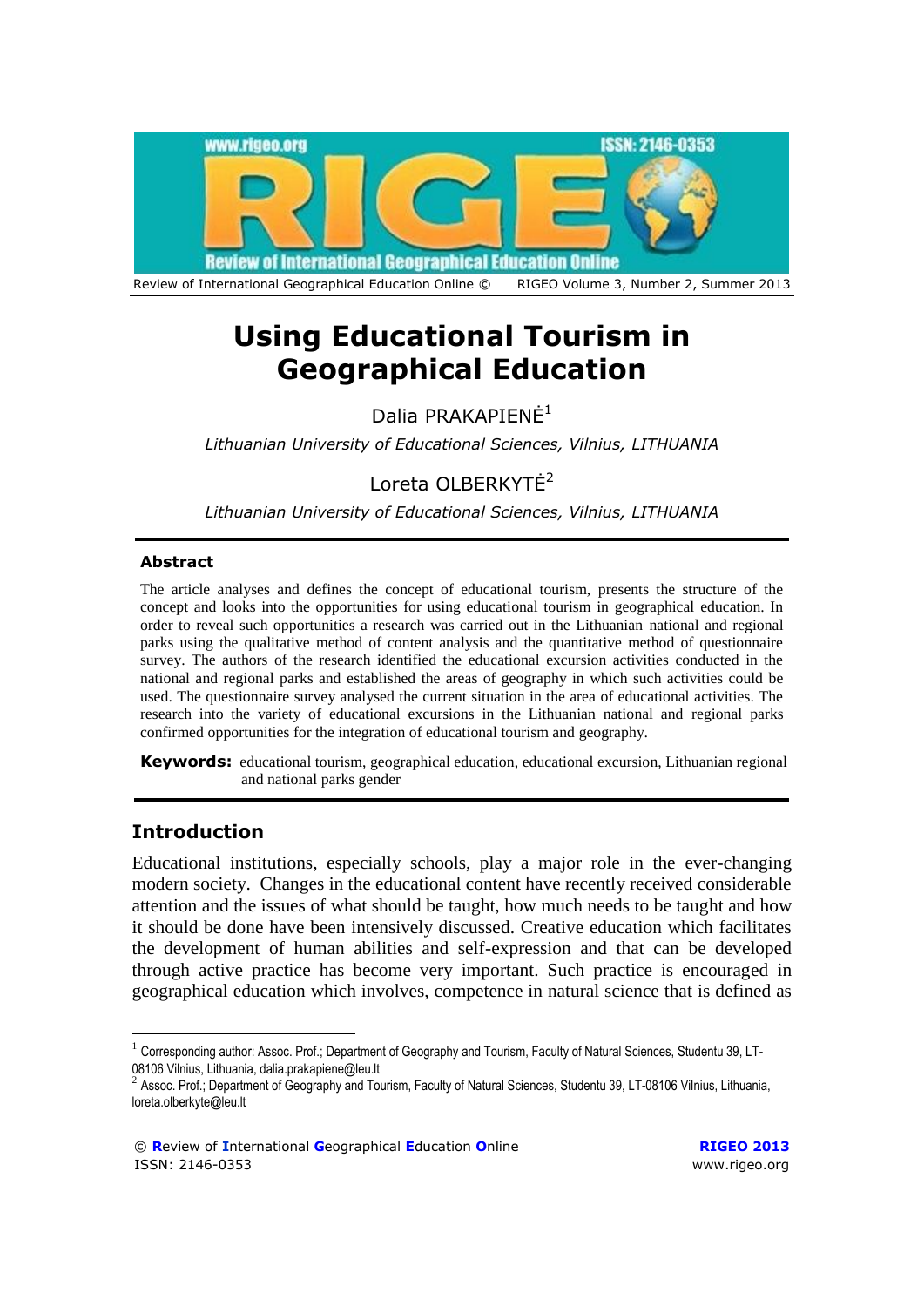an ability and predisposition to use knowledge about the natural world as well as natural science research methods in order to answer questions, seek evidence-based conclusions and solutions, understand the changes in the nature caused by human activity, take personal responsibility for environmental preservation, and protect one's own and other people's health (Pradinio, 2008).

Educators are recommended to develop various teaching methods in the process of geographical education. One of the methods frequently used in extracurricular and project activities is the excursion or field trip. This is particularly relevant and important to the science of geography as learners are provided with an opportunity to learn in a specific environment which they can observe, research, compare, do tests and experiments, test hypotheses, etc. With the growing relevance and popularity of this method, educational tourism is becoming an important and useful tool in applying the method into practice.

The well-developed network of protected areas in Lithuania provides excellent opportunities for blending geography and educational tourism. The most-visited sights and areas are concentrated in 5 national parks, 6 reserves, 30 regional parks, 300 conservation areas and 4 UNESCO protected areas of international importance. Protected areas of different scale occupy approximately 15 percent of the country's area and are distributed throughout the country. Therefore, every institution for general education in Lithuania has favourable opportunities to use the above-mentioned means in their close environments through educational tourism. The Lithuanian national and regional parks have visitor educational centres and nature schools. There are about 139 paths for education, recreation, learning, health, as well as sightseeing routes, 83 viewpoints, 388 campsites and resorts. (Klimienė et al, 2011). Thus, we have very favourable conditions and opportunities for geography and other-subject education in a non-formal environment. Being a component of education as a whole, educational activities in regional parks are particularly important in the development of environmental protection competences in geographical education.

Following the Lithuanian curricula for general education, teachers integrate material on ecology into the geography syllabus thus providing more information about the nature and conservation methods, forming environmental education, and developing in pupils attitudes to nature based on the principles of ecology. Currently, most educationalists admit that, alongside with civic and democratic education, ecological education is the most important factor to determine the future of the human race. School environment and class activities are insufficient for achieving all the objectives of environmental education. Thus, educational tourism, its prospects, specific programmes and integration into the educational process have recently received growing attention. The curriculum of geography education is very favourable for this.

## **Literature Review**

However, in Lithuania, there has not been in-depth scientific research into the issue, and only several individual scientific articles dealing with different topics of educational tourism can be found. Garbačiauskienė and Stulpinaitė (2006) analyse the excursion as a factor for the development of the knowledge society; Zaleskienė and Dobkevičienė-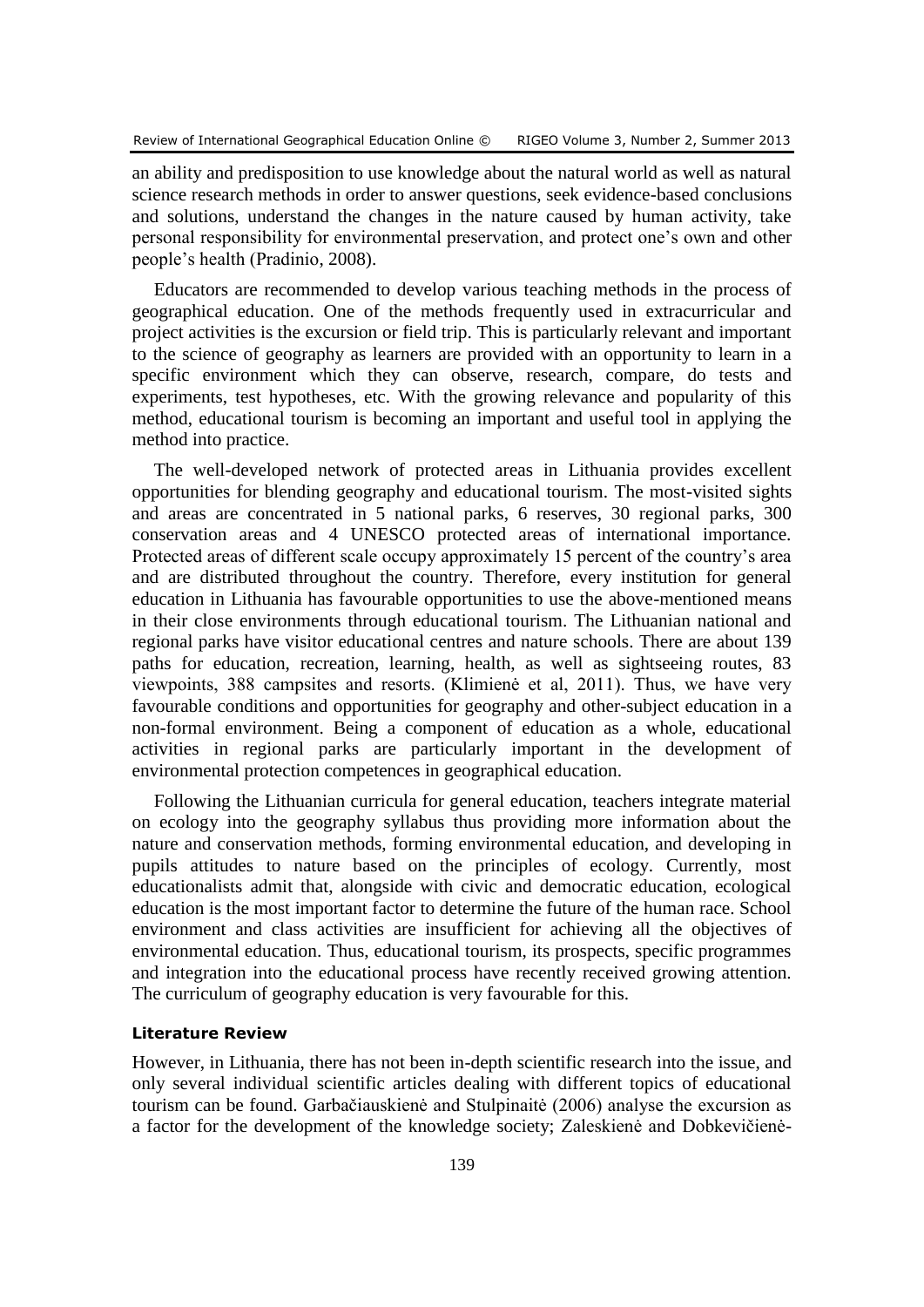Džiovėnienė (2007), Prakapas and Prakapiene (2011) approach the excursion in terms of efficiency as a method for civic education; Garalis, Švagždienė and Liesionienė (2008) analyse the excursion as an educational service, formulate the concept and the major theoretical aspects thereof; Švagždienė (2010) looks into the potential of the service of tourism in the context of a learning organisation. On the other hand, the topic of natural science education has been discussed much more widely. Lamanauskas (2005, 2010), Vilkonienė and Vilkonis (2005) analyse the concepts and problems of natural science education; Lamanauskas, Gedrovics and Raipulis (2004) approach natural science education as an integral phenomenon in Lithuania and Latvia; Lamanauskas and Ušeckienė (2002, 2009) address the importance and problems of natural science education in general education schools; Klangauskas (2006) reveals the relevance of learners' with special needs natural science education. Some links between educational tourism and geography and natural science education can be found in certain scientific and methodological articles. Vilkonis and Navickaitė (2007) discuss international learning partnership promoting outdoor education; Vilkonis and Vilkonienė (2008) analyse factors limiting children's education outdoors; Krivickienė (2010) addresses the importance of the excursion method in strengthening pupils' motivation for learning; Railienė (2010) identifies ways for teaching and consolidating general education school students' theoretical knowledge of geography, biology, physics and chemistry both in class and outdoors.

The analysis of foreign authors' works dealing with educational tourism revealed that the majority of scientists recommend this area of activity for adult education. Pitman et al (2010) emphasise that educational tourism promotes structured learning experiences and prove this by research into the opinions of university teachers, students and employers. Bhuiyan et al (2010), Fidgeon (2010), Pitman et al (2011) highlight that in terms of certain university studies educational tourism may be perceived as a tool for value- and experience-based learning.

Quezada (2004), Jason et al (2011) approach educational tourism in the form of student exchange programmes which provide students with opportunities for learning about other countries' cultures, customs and traditions, as well as for self-development and new experiences.

Sangsan-Anan et al (2012) blended the aspects of education, tourism and environment protection and suggested a new term of *environmental education tourism* using a causal relationship model of environmental education tourism. However, this does not relate to a particular system of education or aim at a specific target group.

#### **The Purpose of study**

The experience of Lithuanian and foreign scientists shows that the field of research into educational tourism is very wide and is perceived and approached in different ways. However, research into this field is inconsistent and mainly focuses on adult education with less attention paid to the analysis of educational tourism activities for general school pupils. The studies of Lithuanian scientists focus on specific subjects or particular problem areas; however, research into the situation and opportunities for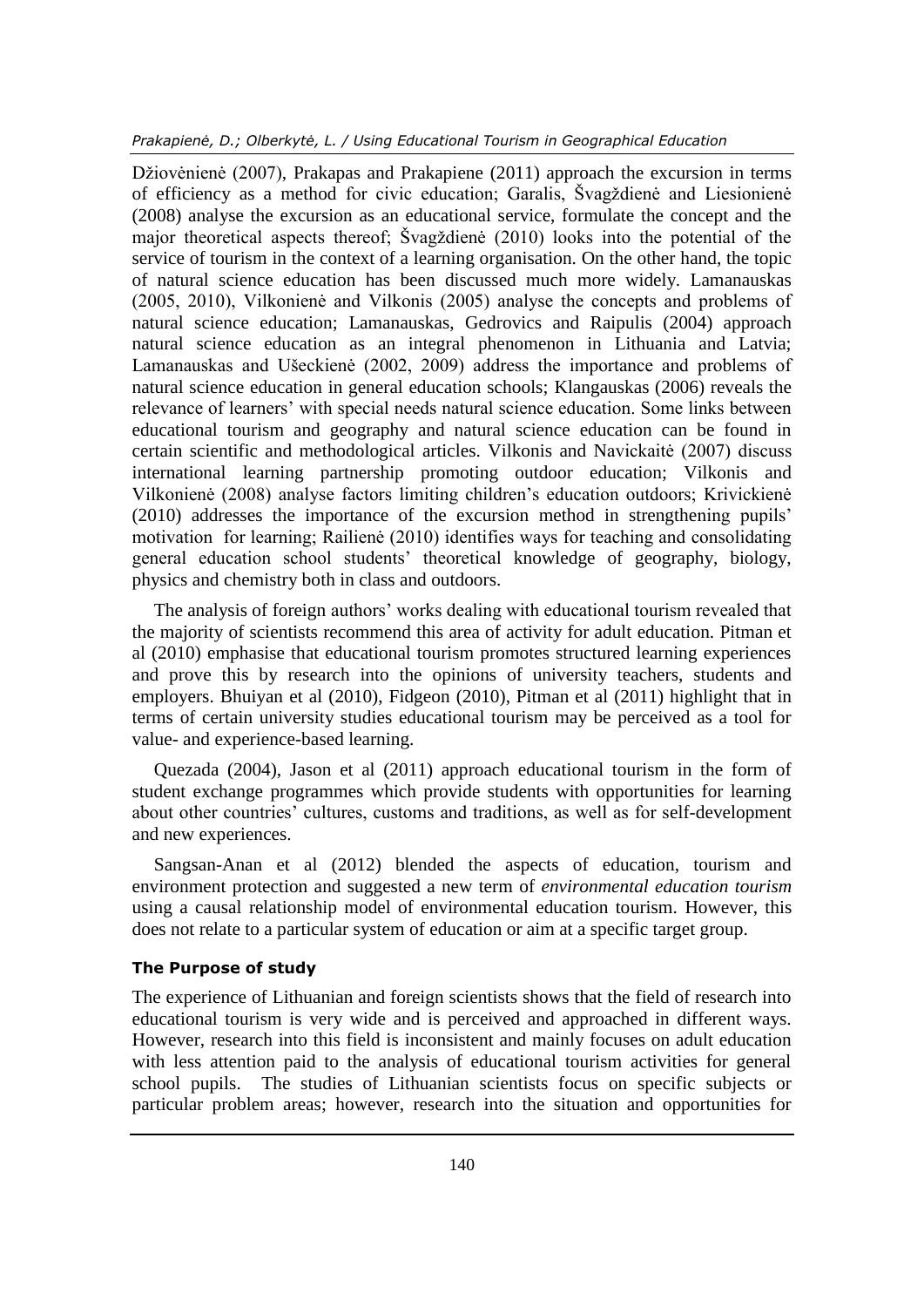using educational tourism in geographical education at basic education schools is scarce. Thus, the scientific problem: what is the context for using educational tourism in geographical education in Lithuania?

The aim of the research was to reveal the opportunities for using educational tourism in geographical education.

The subject of the research was the opportunities for using educational tourism in geographical education.

The research methods included analysis of information sources and educational documents, questionnaire survey and content analysis.

# **Reseach Methodology**

The research was conducted within October 2012 and January 2013. In order to ensure data reliability the principle of triangulation was applied combining quantitative and qualitative research strategies. The method of content analysis was applied to analyse the curricular for primary and basic education (Pradinio..., 2008) and to distinguish specific areas of activity whose educational guidelines highlight the opportunities for educational activities (Table 1). The integral areas of activity (spatial orientation and map reading, reading of geographical information, knowledge about regions, cognition and research of the environment) were used as categories in the content analysis and in the classification of educational activities in relation to educational excursions.

For the purpose of identifying the opportunities for geographical education in the protected areas of Lithuania a questionnaire was designed. For the questionnaire survey, target non-probability sampling was used and employees working in all the 5 national and 30 regional parks of Lithuania and responsible for organising or conducting excursions and educational activities were surveyed (a total of 35 five respondents). This sample is representative as usually only one employee is responsible for educational activities in each regional park. The choice of the particular parks was based on their specific features in terms of status, purpose and nature of activity.

The questionnaire was designed in three blocks: the first block included questions dealing with the preparation and organisation of educational excursions; the second block dealt with the methodological aspects of excursion running; the third block included demographic data. The questionnaire aimed to find out the employees' conceptions of educational tourism, examined the real variety of educational excursions, and asked about the opportunities for organising and expanding educational excursions in the regional and national parks.

On the basis of the survey findings, the variety of educational excursions offered in the above-mentioned parks was analysed with the focus on the content of the excursions. For this purpose, the general curricular for geography education (Pradinio..., 2008) were analysed and the excursions were grouped by the activity area integral to the process of geographic education.

All the educational excursions (a total of 103) run in the national and regional parks of Lithuania were analysed and, according to the topics and content, 88 excursions were selected as developing competences in geographic education.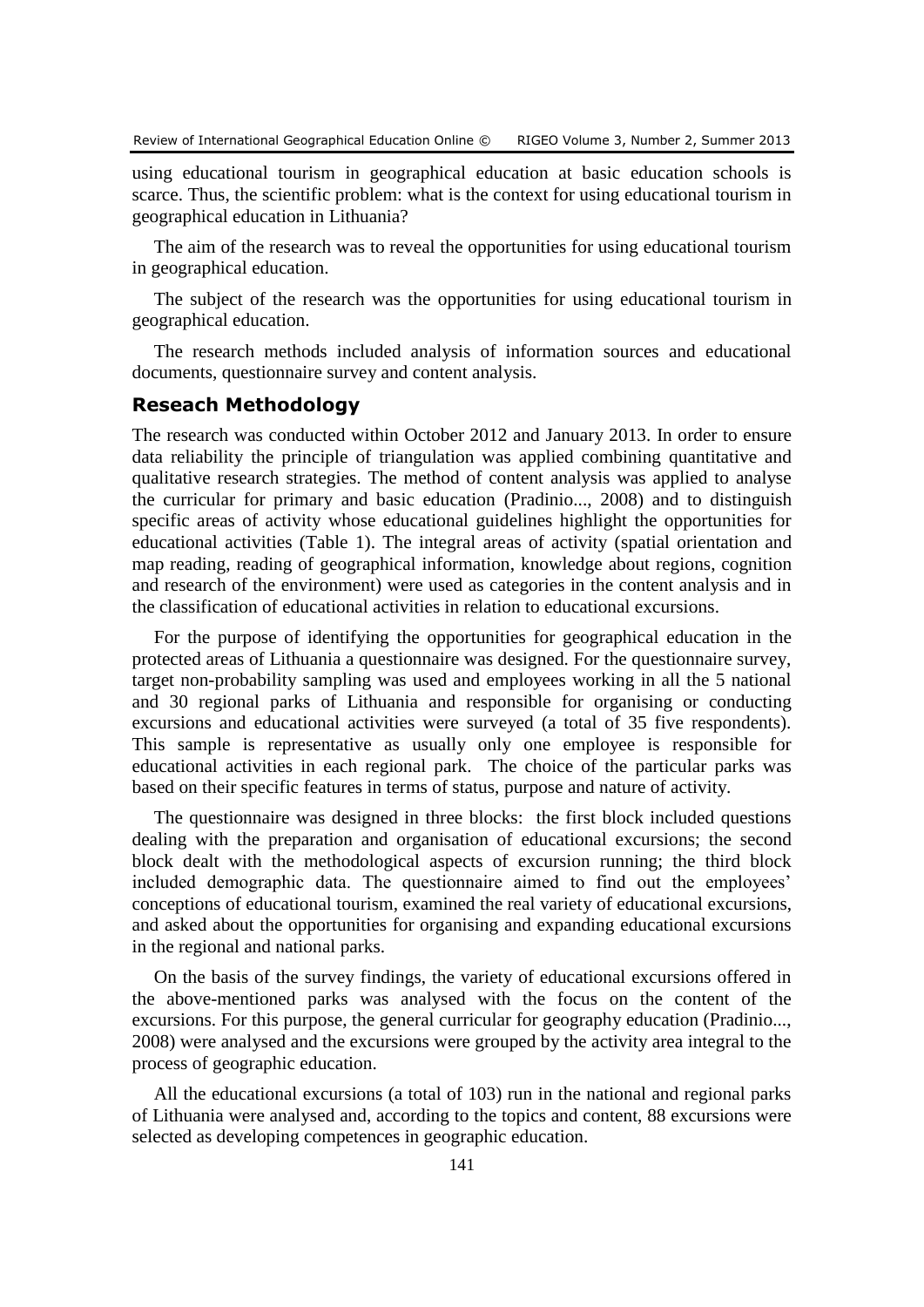# **Theoretical Outline**

Two major concepts of *educational tourism* and *tourism education* are used in international literature. The usage of these concepts is still a subject of scientific discussions as in general there are no major differences between them, and they have a similar or even the same meaning. The first definitions of educational tourism referred to adults' continuous studies, sightseeing travel or cultural tourism (Kalinowski, 1992; Wood, 2001). Later, however, the notion underwent transformation and the emphasis was put on the aspect of education. Ritchie (2003, p.11) analyses this problem in two different aspects: in the first case, tourism being the main focus (tourism first), and in the second case, education being the main focus (education first). He attributes trips and excursions with a major focus on tourism itself and on the way of travelling to the case where the area of tourism is dominant. However, Ritchie does not deny the fact that while travelling this way, a person can also learn a lot of important things. He tends to apply this reasoning to *tourism education*. Ritchie indicates that in the case of *educational tourism* the main focus falls on education. He attributes school excursions, foreign language learning, exchange programmes, i.e. all activities related to the process of education, to *educational tourism*. Those who take part in educational tourism are motivated to gain specific knowledge or skills. However, this theory formulated by Ritchie is debatable and the author's definitions of the two concepts overlap each other. With a need for more comprehensive scientific reasoning, it can be stated that the notion of *tourism education* defines how to teach tourism, which methods to apply, etc.; while *educational tourism* refers to educational activity implemented through tourism. Educational tourism combines the two areas of activity, i.e. tourism and education (Figure 1).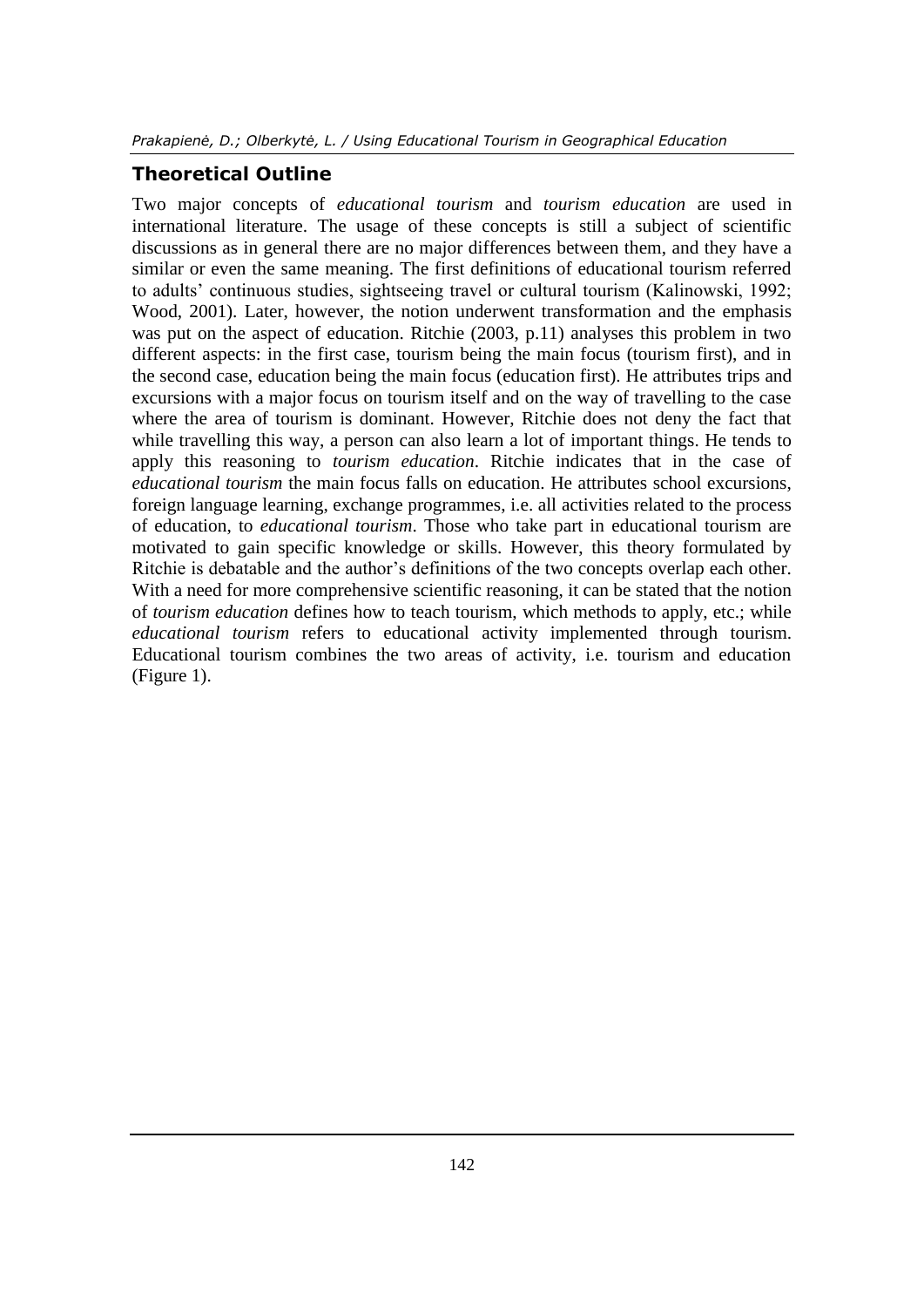



#### **Figure 1.**

#### *Structure of Educational Tourism Concept (Prakapienė, 2011:10)*

The scientific areas in question supplement each other and use one another's resources. It can be claimed that educational tourism often takes a particular product from the tourism market and, on the ground of the science of education, makes quality use of it in the area of education. However, it is necessary to emphasise that educational tourism is an integral part of the environment and is inevitably influenced by the external environment factors widely-analysed in the science of management, namely, political, social, economic, ecological, technological and legal factors. Therefore, changes in the external environment and globalisation processes have direct influence on the organisation and development of educational tourism.

The structural model of the concept of educational tourism given above is confirmed in other authors' works. Ankomah and Larson (2000) state that educational tourism is a programme, a lesson or another activity during which the participants as a group take part in a trip whose main aim is educational activity related to a particular area. Bhuiyan et al (2010) and Fidgeon (2010) emphasise that educational tourism creates favourable conditions for learning for individuals of any age. Education can be implemented not only at schools providing general or higher education but also through life-long learning which helps to combine theoretical knowledge with practical experience. This could be implemented through student and pupil exchange programmes, educational activities in museums, educational excursions and trips.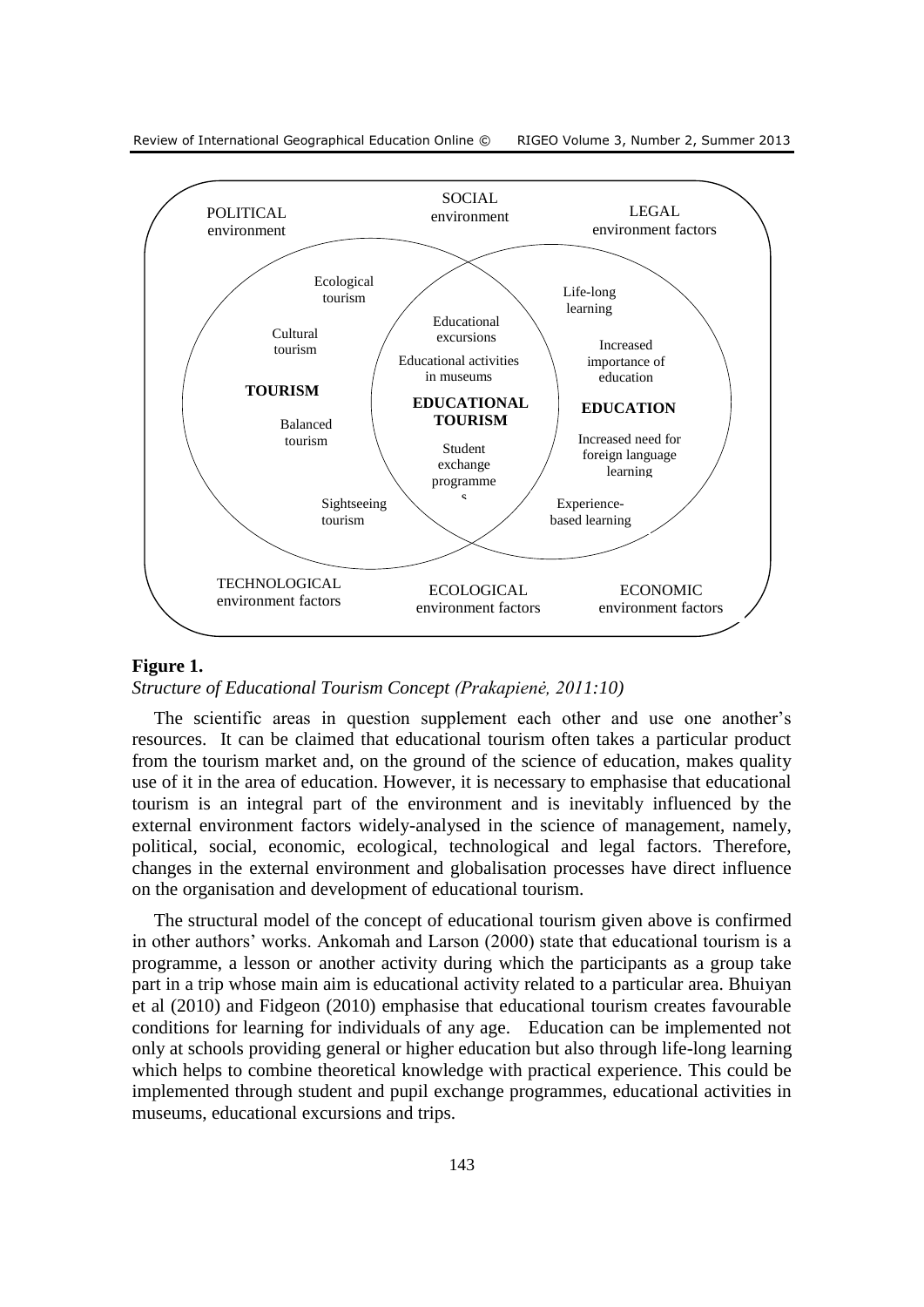The opportunities for using educational tourism in geographical education are best in the field of educational excursions. Jovaiša (2007, p.67) defines the excursion as a form of teaching, usually a lesson at an object in a natural setting. There are various types of educational excursion: excursions aimed at introducing a new topic from the curriculum, those aimed at consolidating already taught material, review excursions, and integrated excursions aimed at reaching various teaching goals. Ritchie, Carr and Cooper (2008) distinguish two major groups of educational excursion. The first group includes excursions which are directly related to the process of education, general curricular and particular subjects. These excursions extend formal education. The second group of educational excursion also performs an educational function but is not related to a particular lesson or subject. Excursions of this type are usually organised within the process of non-formal education.

The method of excursion can be used in every subject taught. However, geographical education is one of the most favourable academic fields due to two main factors: the subject / environment of learning and practice. The general curricular (Pradinio..., 2008, p.861) states that the natural world is a whole. Therefore, natural sciences should not be only taught individually; instead their common points, such as general natural science topics directly linked to pupils' everyday life and universal concepts and laws, should be analysed applying the common methods for the cognition of living and non-living objects in the nature. However, pupils need not only knowledge and skills but also a particular learning environment suitable for a particular subject. Therefore, geographical education is closely related to pupils' activity in the natural and man-made environment. Educational excursions provide pupils with opportunities to develop their observation and research skills broaden their experience, develop a scientific approach to the world and a responsible attitude to the environment, nature and life.

Educational excursions can be arranged in a wide variety of environments from the nature to a particular company or institution to a museum, etc. They can be organised independently, e.g., by the teachers, or formally, i.e. by a travel company. Every educational excursion is strictly defined in terms of structure and activity. However, the process of excursion organisation requires a lot of human resources, subject methodology preparation and time. Zaleskienė, Dobkevičienė-Džiovėnienė (2007), who identify the problems of excursion organisation, emphasise financial expenses, because not every family or foster-parents can afford to send their children on a trip. Consequently, pupils from different classes go on excursions arranged by travel companies. Another problem is that travel organisers usually offer either sightseeing or holiday tours. Recently, the market has been supplemented with educational excursions; however, often their content does not meet educational goals and objectives because tour organisers do not familiarise themselves with educational curricula, do not know pupils' needs, are reluctant to do extra preparation, etc. One more serious problem is a lack of qualified guides who have some experience in education as well as the skills and will to work with pupils. Therefore, in some cases teachers should be encouraged to organise independent trips by themselves or in close cooperation with companies or institutions which design and organise educational excursions such as travel organisers, tourist information centres, museums, etc.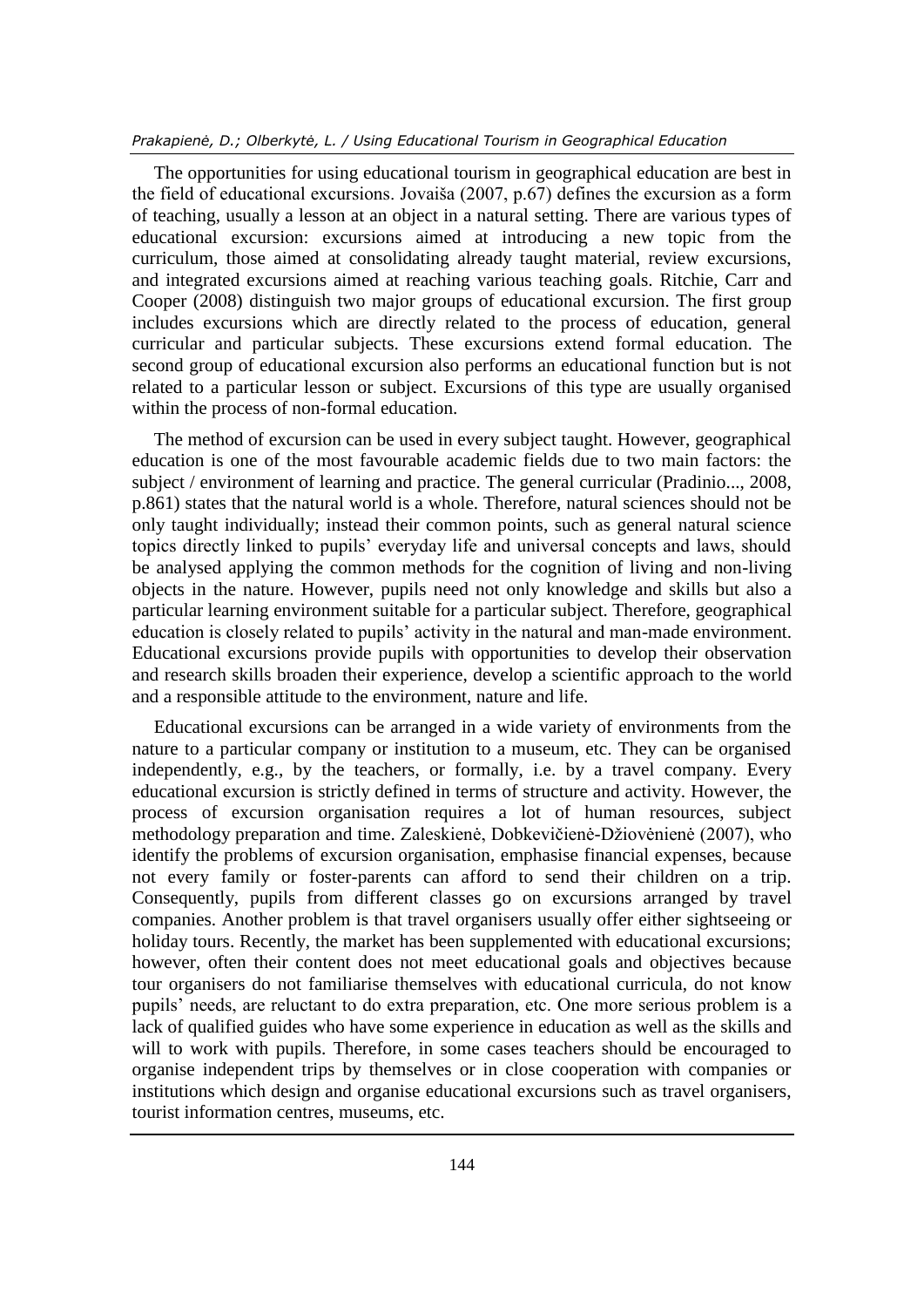# **Interpretation of Research Results**

After the analysis of the findings, 88 excursions matching the content of geographical education were identified. However, it may be concluded that not all regional parks have designed educational excursions and prepared specific educational activities to offer. According to the respondents, if needed, specific excursions are design for certain cases in consultation with the teachers in order to meet their needs.

The widest variety of educational activities and excursions offered was found in the national parks of Aukštaitija and Dzūkija. This could be explained by the fact that these national parks have working groups dealing with the area of educational tourism. The national park of Aukštaitija has established a centre for education and tourism in Kaltanėnai, and the national park of Dzūkija has created a working group which includes a lot of teachers. The excursions offered are grouped according to pupils' age and grade and designed to mach the educational content.

Among regional parks, the regional parks of Kurtuvėnai and Pajūris offer the widest variety of excursions and activities. Their educational excursions include not only biologic variety-related activities but also integrate geological, geo-morphological, hydrological, and landscape geography elements.

Before analysing the educational activities and excursions, the analysis of the general curricular was performed in order to highlight the main areas of activity and link the general guidelines for education to the content of specific excursions. Table 1 presents the guidelines which could be implemented in protected areas instead of indoor environments.

#### **Table 1.**

*Guidelines for Geographical Education Implemented in Educational Excursions (Pradinio..., 2008: 977-1009)*

| <b>Grade</b> | <b>Activity area</b> | <b>Guidelines</b>                                                                                                                                                 |
|--------------|----------------------|-------------------------------------------------------------------------------------------------------------------------------------------------------------------|
| 5-6          | Reading of           | Pupils study the factors that determine the movement of water and its                                                                                             |
|              | geographical         | concentration on land; they analyse what a lake is, identify the source (spring,                                                                                  |
|              | information          | lake, etc.), mouth, stream bed and valley of a river.                                                                                                             |
|              |                      | Pupils analyse the factors which determine the variety of flora and fauna,<br>identify the most typical plants and animals in Lithuania and in the world.         |
|              | Cognition and        | Pupils recognise and define natural and social objects in their environment,                                                                                      |
|              | research of          | observe, explore them and will define them. They carry out simple research                                                                                        |
|              | environment          | (e.g., of a stream, village, etc.), learn to distinguish research results from<br>conclusions.                                                                    |
| $7 - 8$      | Reading of           | Pupils learn to distinguish rocks from minerals by examining samples and                                                                                          |
|              | geographical         | identifying their differences. They learn to organise a field trip, analyse the                                                                                   |
|              | information          | location of relief forms and the impact of decay and human activity on the                                                                                        |
|              |                      | terrain.                                                                                                                                                          |
|              |                      | Pupils outline the causes of the formation of terrestrial waters (rivers, lakes,<br>wetlands, glaciers, underwater) and their significance to the nature and man. |
|              |                      | Pupils study the factors which determine the location of different geographical                                                                                   |
|              |                      | zones; they search for causal relationships.                                                                                                                      |
| $9-10$       | Reading of           | Pupils explain the causes of the formation of the present terrain in Lithuania                                                                                    |
|              | geographical         | and Europe.                                                                                                                                                       |
|              | information          | Pupils analyse the external factors (erosion, karst, wind and glacier action) that                                                                                |
|              |                      | change the terrain in Lithuania and study their impact on the present terrain.                                                                                    |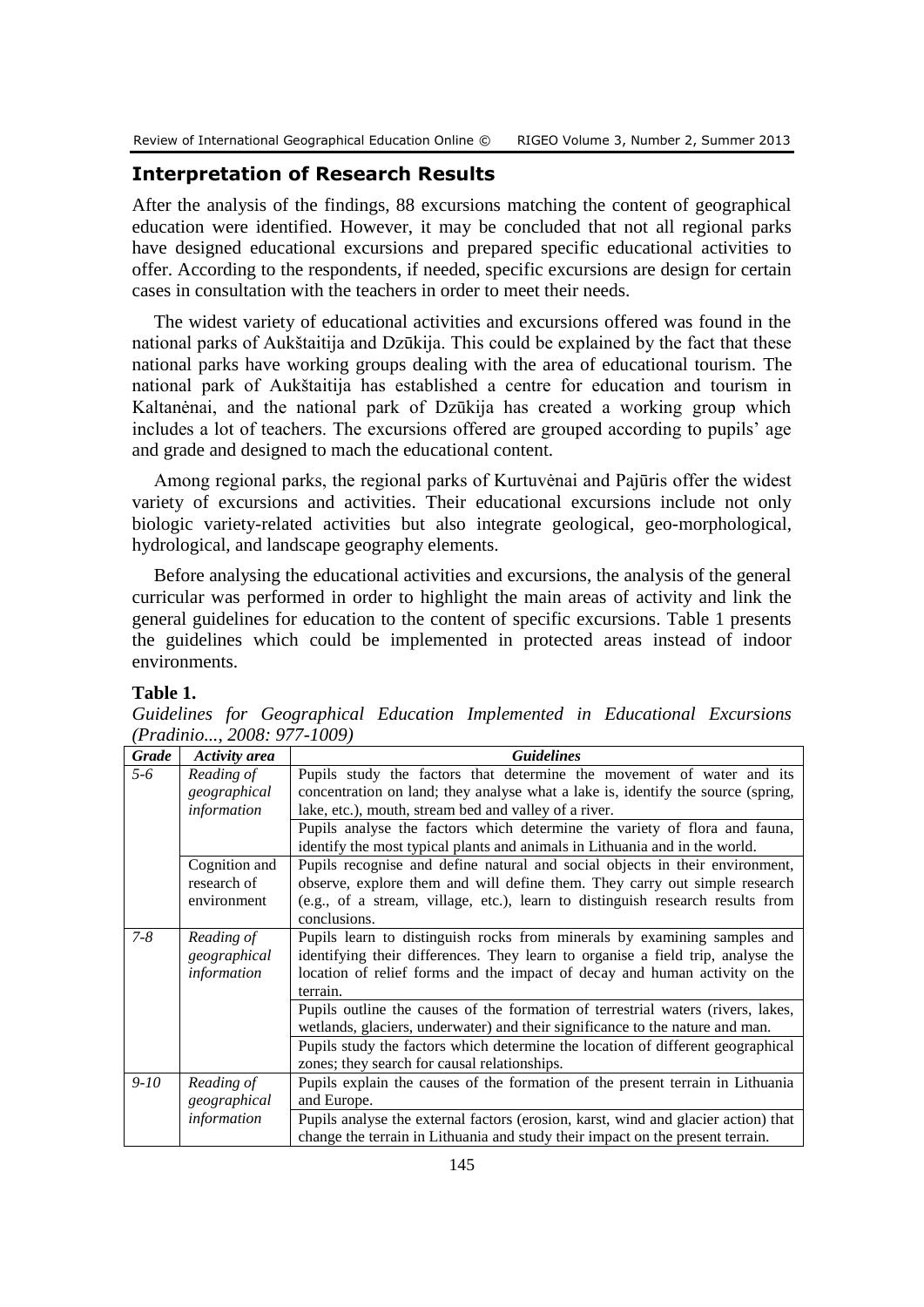*Prakapienė, D.; Olberkytė, L. / Using Educational Tourism in Geographical Education*

|                              | Pupils study the geographical features, economic significance and ecological<br>condition of the Baltic Sea and the Curonian Lagoon. They analyse the<br>opportunities for using and protecting inland waters. Pupils study the<br>conditions for the formation of the Lithuanian underwater, lakes, and wetlands;<br>they analyse their significance to the human and nature. |
|------------------------------|--------------------------------------------------------------------------------------------------------------------------------------------------------------------------------------------------------------------------------------------------------------------------------------------------------------------------------------------------------------------------------|
|                              | Pupils study the components of the nature (terrain, soil, flora and fauna),<br>analyse their interrelation, search for connections with humans, and explain<br>their interconnections in Lithuania. Pupils outline the variety of flora and fauna<br>in Lithuania and the factors which have determined it.                                                                    |
|                              | Pupils study the concepts of protected areas (reserve, conservation area,<br>national park and regional park) and heritage (natural and cultural) objects.<br>They get acquainted with the nearest protected area.                                                                                                                                                             |
| Cognition and<br>research of | Pupils independently plan natural, social and economic observations and<br>researches and choose appropriate strategies.                                                                                                                                                                                                                                                       |
| environment                  | During the observation of the environment and research, pupils are taught to<br>use information sources (geographical and other) and to evaluate them<br>critically in terms of reliability and amount of information.                                                                                                                                                         |

The analysis of the detailed excursion descriptions aimed at identifying the specific educational activities and competences developed in particular excursions. However, it was noticed that in the case of more than a half of the analysed excursions it was difficult to identify the specific educational activities performed. In some cases, the term *sightseeing excursion* was confused with that of *educational excursion*. Therefore, it may be concluded that not all the employees working in the regional parks understand the goals, objectives and structure of the educational excursion, and the variety of educational excursions is not fully developed. Yet the assumption about the lack of competence of the specialists working in the parks could only be confirmed or rejected by further research.

The situation is also ambiguous in terms of the classification of excursions by age and grade. More than 60 percent of all the educational excursions analysed are *multipurpose*, i.e. adaptable for pupils of any grade. Nevertheless, it may be assumed that differentiation of excursions by age groups should be more significant. This, in turn, would require from educational activity guides and educators more thorough preparation and differentiation of information and tasks according to age groups. However, it would require extra time, which the respondents claimed not to have. Creating new positions would involve extra financial expenses which are currently unavailable and even non-negotiable.

The analysis of the excursions in terms of content allowed the authors to identify the main areas of geography, in which the main activity is related to a specific area of science while directly matching the content of geographical education. The analysis revealed that integrated excursions and educational paths are arranged in most cases. Excursions of this type analyse the whole ecosystem: relief, hydrography, flora and fauna, etc. Nevertheless, *single-purpose* excursions were also identified. The subject of such an excursion focuses on a specific area of science (Figure 2).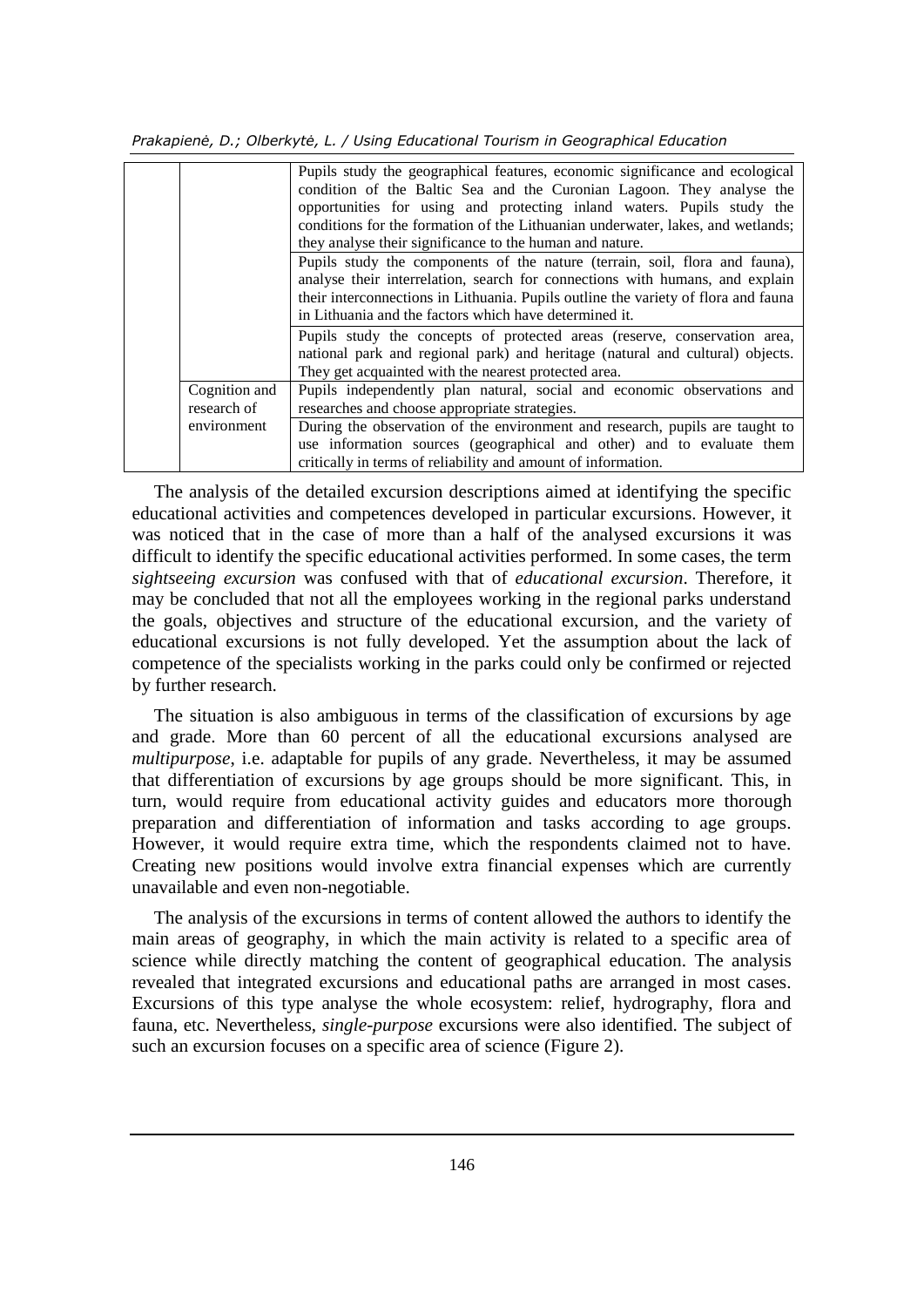Review of International Geographical Education Online © RIGEO Volume 3, Number 2, Summer 2013



#### **Figure 2.**

*Distribution of Educational Excursions by Scientific Areas (N)*

The analysis of the educational excursions in the regional and national parks revealed a trend that the most attention is given to integrated excursions and educational activities (57 excursions out of 88) which present and analyse the whole ecosystem and a complex of different sciences (Figure 2). Nevertheless, in almost all of them the dominant content element can be identified. In most cases, the main subject of the activity is encoded in the title of the excursion. For example, Biržai regional park organises an educational excursion called *Earth Depths Museum* which presents the natural and cultural aspects of the region. However, its main target and focus is sinkholes (karsts), i.e. a subject of geology and geomorphology.

The research findings show that the most common activities are those related to the analysis of biodiversity (biology), when visitors get acquainted with the rarest and most useful plants, watch birds, analyse the forest ecosystem. Examples of this would be excursions called *Useful Plants, Voices of Waking Birds, Plants of Wild Meadows*, etc. The activities mentioned before are usually performed in educational sessions arranged on nature trails in protected areas. Out of the 88 educational excursions analysed, the main subject of 14 excursions matched the research subject of biology. The smallest number of educational theme activities is devoted to the fields of geology and geomorphology. For example, excursions called *History of Šaukliai Boulder Field* and *Along the Paths of Giants* present the geomorphologic development of the area. However, it should not be assumed that the fields of geology and geomorphology are not analysed or are not relevant to the protected areas; they are usually part of the integrated excursions.

In order to achieve higher accuracy and correlation with formal documents the excursions were grouped by the area of geographical education (Figure 3). Thus one excursion could include several areas of activity. According to this criterion, every excursion was analysed in terms of the possibilities for educational activities in all areas of geographical education: spatial orientation and map reading, reading of geographical information, knowledge about regions, and cognition and research of the environment.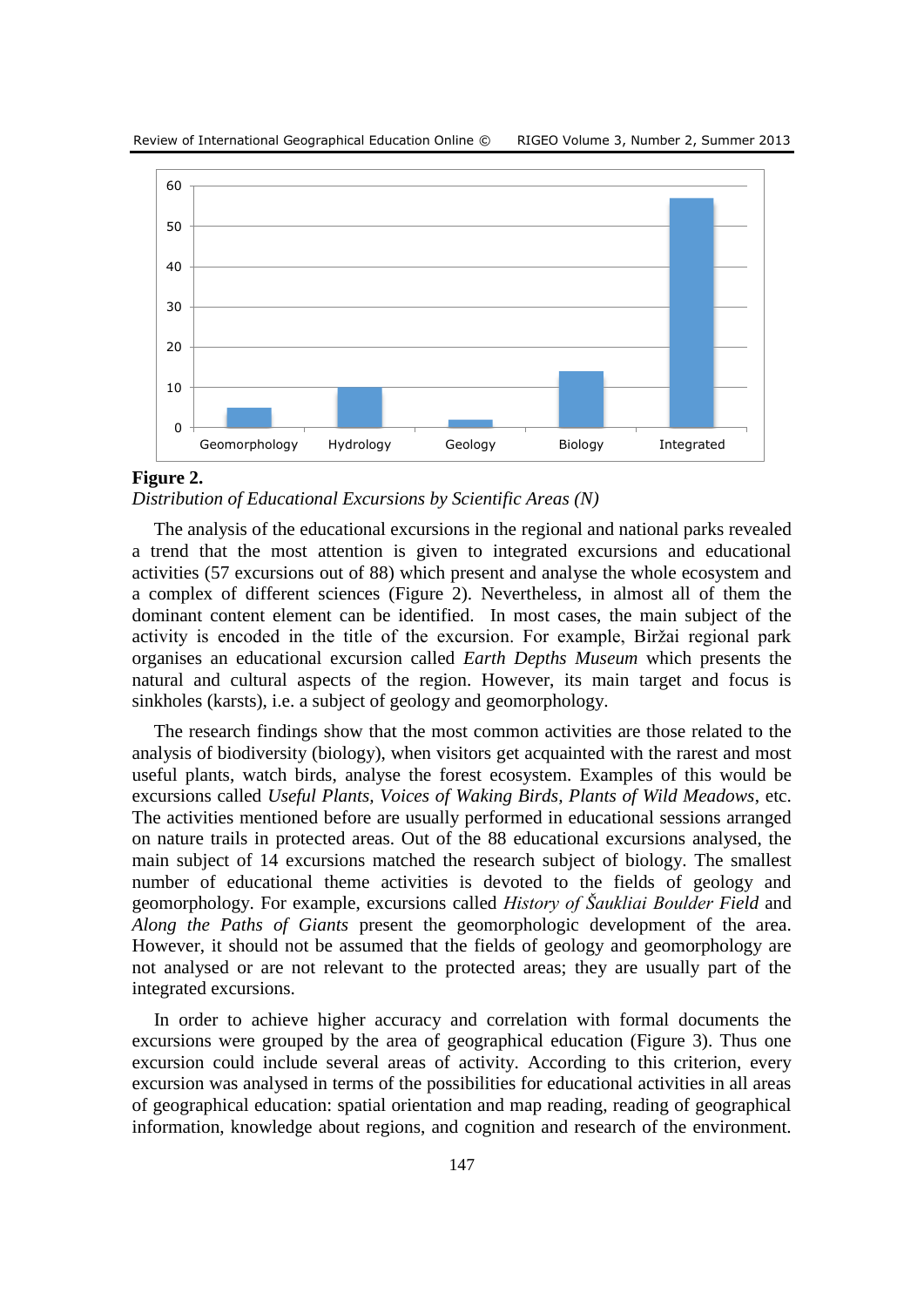Direct link was found only with two of the areas of activity: reading of geographical information and cognition and research of the environment. The analysis also showed a realistic opportunity for the implementation of spatial orientation; however, it would require some special corrections to the educational activities currently offered in the protected areas. The respondents stated a need for closer cooperation with teachers and a more detailed analysis of the content of geographical education.



## **Figure 3.**

*Educational Excursions by Area of Educational Activity (N)*

Knowledge about regions is best reflected in the ninth grade whose focus is on the geography of Lithuania. Therefore, all the excursions can be classed as aimed at learning about the region of Lithuania. However, this is not shown in Figure 3 as it presents the results which are directly related to the formal content of education (Table 1), in which regional geography refers to the comparison of different regions and systemic analysis.

The results showed that the largest number of excursions are related to reading of geographical information (84 excursions out of 88) and cognition and research of the environment (34 excursions out of 88), while spatial orientation and map reading is included in the smallest number of excursions (3 out of 88).

After the analysis of the content of the educational excursions suitable to be used in the process of geographical education, the following activities and skill development areas were identified as those most frequent:

- analysing natural phenomena and processes;
- identifying the structural components of natural phenomena in real environments;
- recording changes in the natural environment and identify their impact on the environment and man;
- learning to recognise rocks, forms of relief, plants, etc. in practice;
- identifying the influence, benefits and harms of human activity on the natural environment;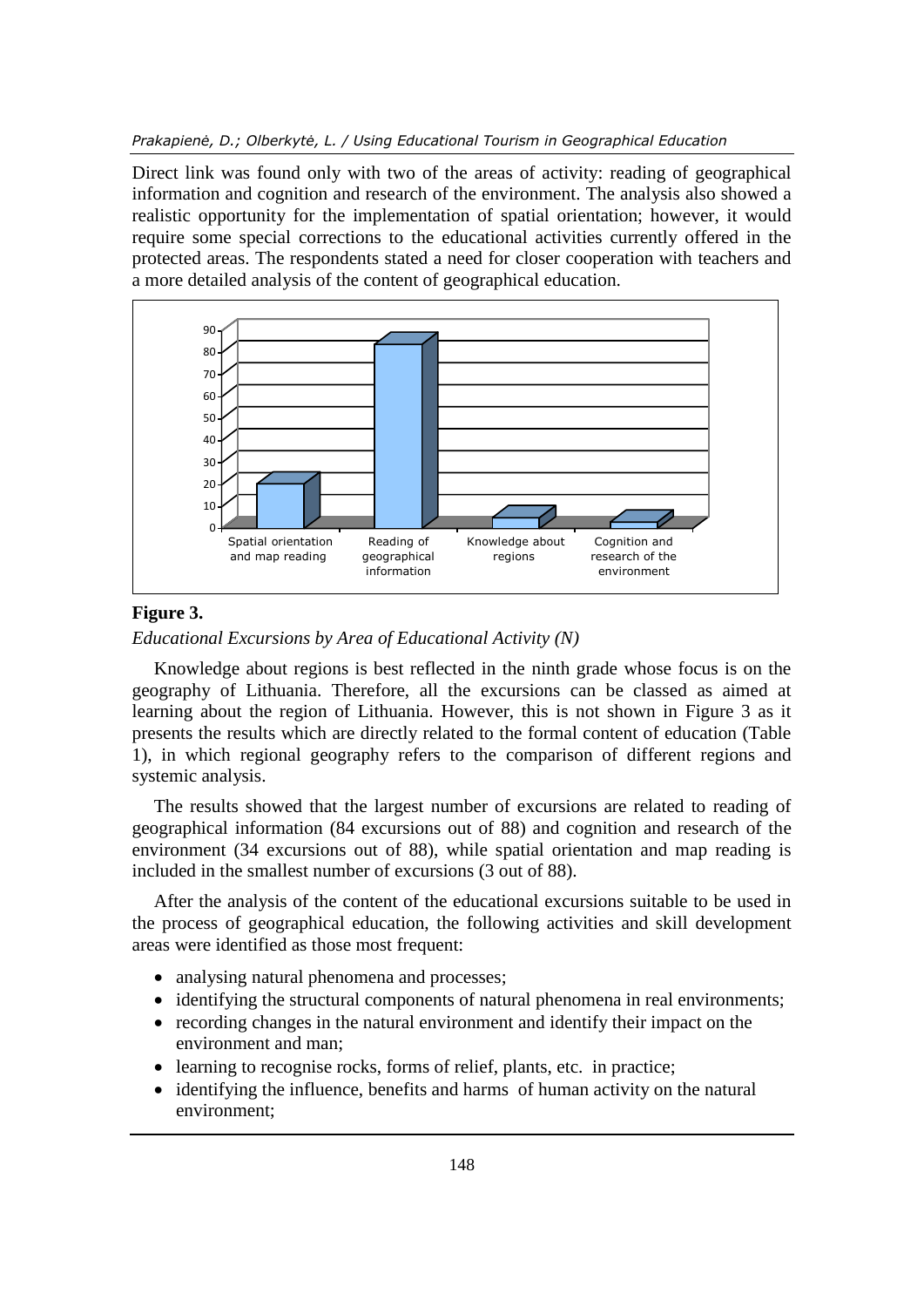• researching the natural environment, (relief, waters, landscape, etc.).

Given the content of the educational activities and excursions analysed, it may be stated that in the majority of cases there is no clearly-defined educational activity, and it is often a case of a mere passive excursion of sightseeing nature without active educational activities included. Pupils are provided with a lot of information but few practice opportunities. It must be emphasised that educational excursions are most effective only if pupils take an active part and perform specific tasks.

In summary, it may be assumed that in the future both educationalists and travel business representatives should orient their future activities towards cooperation and creation of a joint quality product. This would create opportunities for more varied and better-quality organisation of the educational process as well as for the development of tourism.

# **Conclusions**

Educational tourism is an educational activity implemented during excursions or trips which facilitates gaining knowledge and competences through practice. The model of the structure of the educational tourism concept identifies three main components: the science of tourism, the science of education, and the factors of the external environment.

The opportunities for using educational tourism in geographical education are created through student exchange programmes, educational activities in museums, and educational excursions and trips. However, the most popular form of educational tourism implementation is the educational excursion which provides opportunities for the development of pupils' observation and research skills, and broadens pupils' experience, as well as develops a scientific approach to the world and a responsible attitude to the environment, nature and life.

The analysis of the educational excursions organised in the regional and national parks of Lithuania which match the content of geographical education revealed the main advantages and disadvantages of the educational activities. It was found that not all the national and regional parks of Lithuania have designed educational excursions and defined specific educational activities. The widest variety of educational excursions is offered in the national parks of Aukštaitija and Dzūkija and the regional parks of Kurtuvėnai and Pajūris.

The educational excursions offered are mainly oriented towards complex integration of natural sciences. Therefore, the dominant area of science was difficult to identify in more than half of the excursions. This matches the content of geography science which integrates natural and social phenomena.

In terms of the areas of geographic education activity, the largest number of educational excursions is related to reading of geographical information and cognition and research of the environment. Analysing, recording, identifying and researching are the most frequently offered educational activities. This corresponds to the theoretical outline of educational tourism which is based on active educational activity in nontraditional places.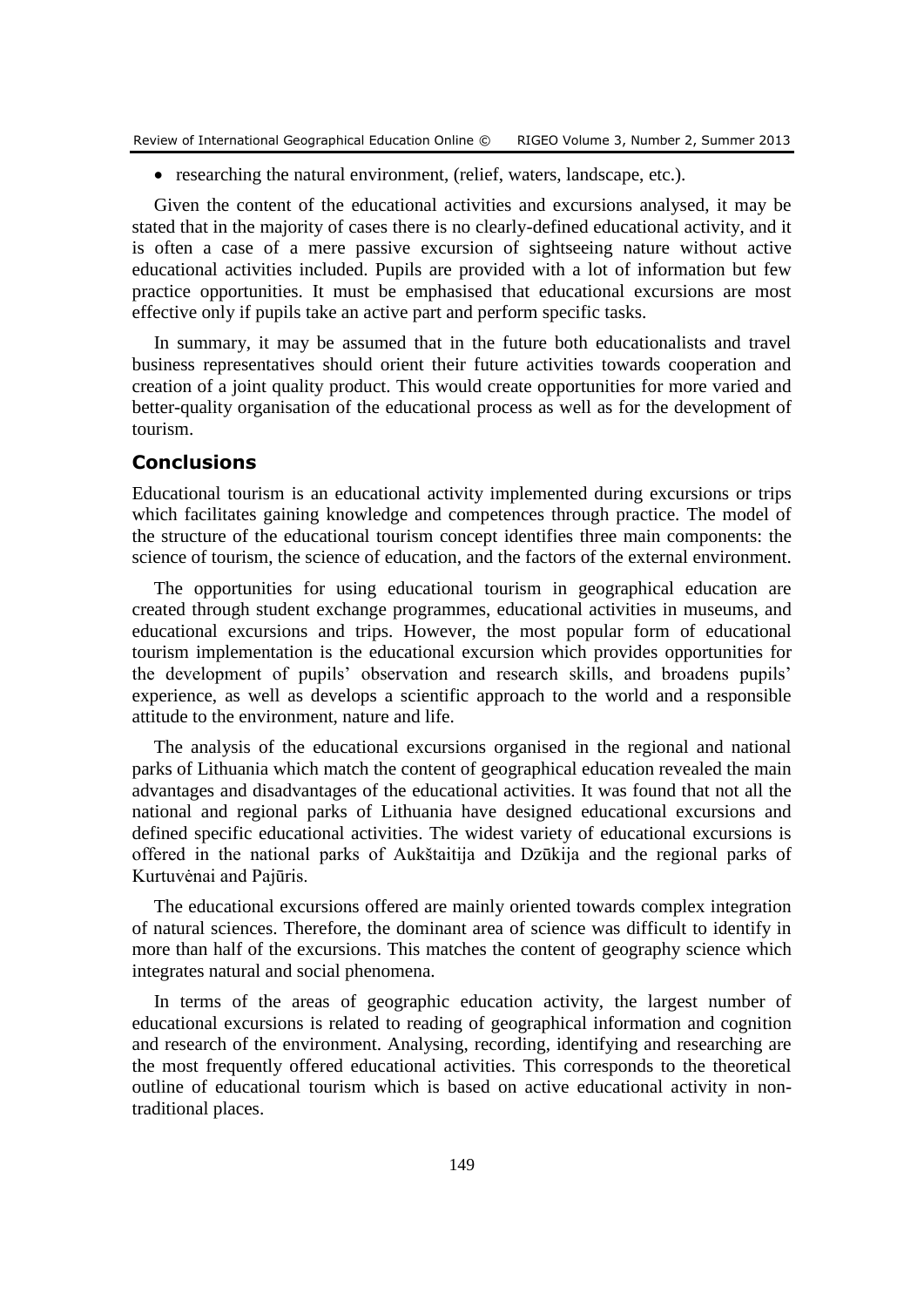In pursuance of the development and expansion of educational tourism and educational excursions and a real benefit in terms of education, more detailed research needs to be performed in the future to highlight the peculiarities of the preparation and organisation of educational excursions in the national and regional parks of Lithuania. Also, analysis should be carried out and suggestions need to be made on how to create a comprehensive system for educating and developing professionals who prepare and run educational excursions. As well as that, specific activity areas through which educational excursions could be matched to the school curricular need to be defined.

#### **References**

- Ankomah, P.K. & Larson, R.T. (2000). Education Tourism: A Strategy to Strategy to Sustainable Tourism Development in Sub-Saharan Afrika. *DPMN Bulletin*, 7(1), 19-24.
- Bhuiyan, M.A.H., Islam, R., Siwar, Ch. & Ismail, Ch. M. (2010). Educational Tourism and Forest Conservation: Diversification for Child Education. *Procedia Social and Behavioral Sciences*, 7(C), 19–23.
- Fidgeon, P.R. (2010). Tourism education and curriculum design: A time for consolidation and review? *Tourism Management*, 31, 699-723.
- Garalis, A., Švagždienė, B. & Liesionienė, O. (2008). Ekskursijos, kaip edukacinės paslaugos, samprata ir esmė. *Ekonomika ir vadyba: aktualijos ir perspektyvos*, 4 (13), 123-134.
- Garbačiauskienė, L.B. & Stulpinaitė, J. (2006). Ekskursija žinių visuomenės raidos veiksnys:hipotezių iškėlimas. *Profesinės studijos: teorija ir praktika*, 2, 47-54.
- Jason, M.S., Ahmad Azmi, M. A. & Azhar, H.A. (2011). Edutourism: exploring the push-pull factors in selecting a university. *Internatiol Juornal of Buiseness&Society*, 12 (1), 63- 78.
- Kalinowski, K. & Weiller, B. (1992). Educational travel. In.: C.M.Hall and B. Weiler (eds) *Special Interest Tourism*. London: Belhavel, 15-26.
- Klangauskas, A. (2006). Specialiųjų ugdymos(si) poreikių moksleivių gamtamokslinio ugdymo aktualumas Kn.: *Gamtamokslinis ugdymas bendrojo lavinimo mokykloje: XII nacionalinės mokslinės praktinės konferencijos straipsnių rinkinys*. Šiauliai: Lucilijus, 39-43.
- Klimienė, A., Papiulienė, R. & Klimas, R. (2011). Saugomų teritorijų vaidmuo visuomenės neformaliajam ekologiniam švietimui. *Pedagogika*, 103, 99-103.
- Krivickienė, I. (2010). Ekskursijų metodo panaudojimas stiprinant mokinių mokymosi motyvaciją. Kn.: *Gamtamokslinis ugdymas bendrojo lavinimo mokykloje* – *2010: XVI nacionalinės mokslinės praktinės konferencijos straipsnių rinkinys.* Šiauliai: Lucilijus, 74-77.
- Lamanauskas, V. (2005). Kai kurios metodologinės gamtamokslinio ugdymo tyrimų kryptys. *Gamtamokslinis ugdymas*, 1 (12), 11-25.
- Lamanauskas, V. (2009). Gamtamokslinio ugdymo stiprinimo ir būtinumas pradinėje mokykloje. *Gamtamokslinis ugdymas*, 1 (24), 4-7.
- Lamanauskas, V. (2010). Gamtamokslinis ugdymas: keletas štrichų sąvokos ir struktūros klausimu. *Gamtamokslinis ugdymas*, 1 (27), 4-7.
- Lamanauskas, V., Gedrovics, J. & Raipulis, J. (2004). Senior pupils' views and approach to